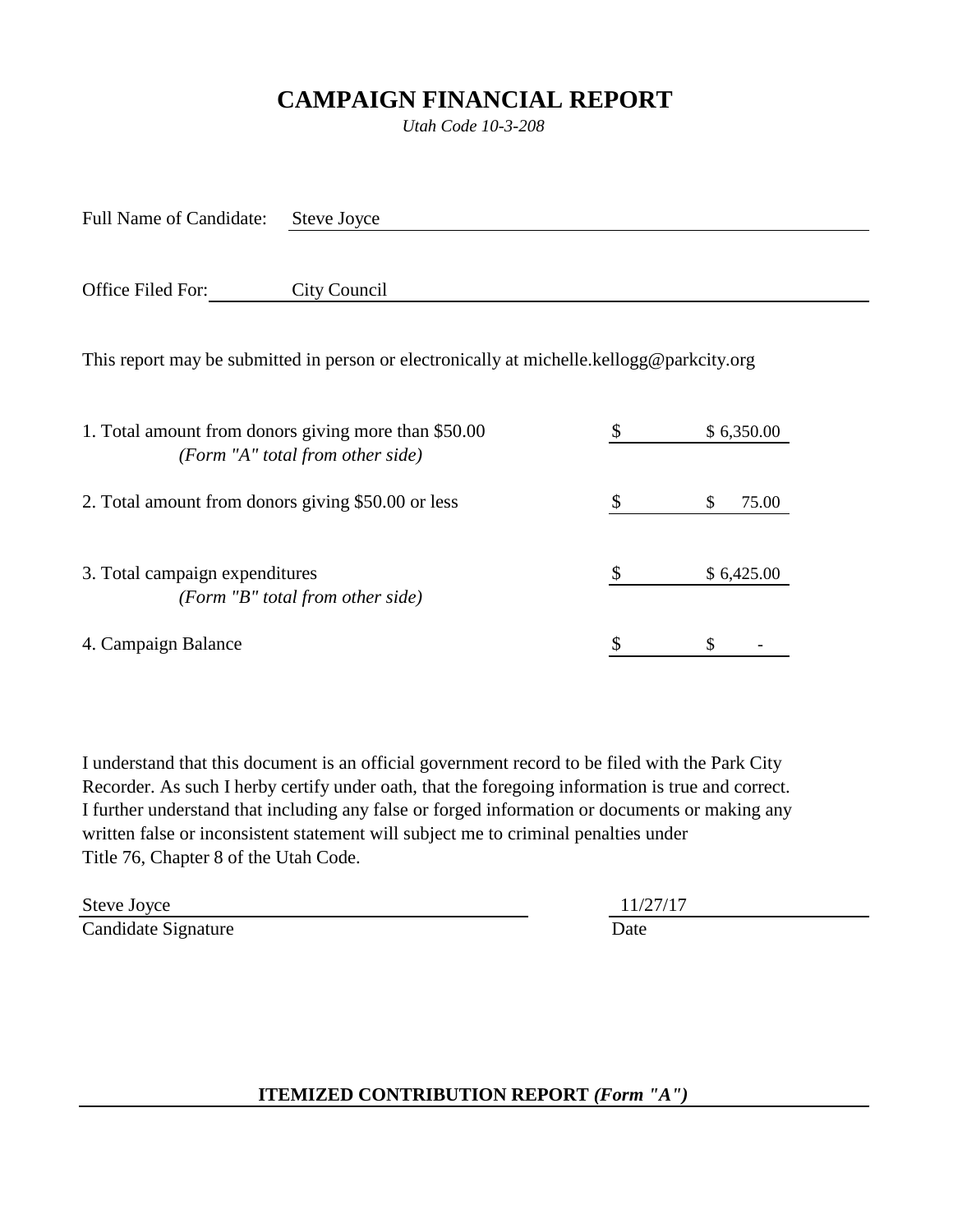| Date<br>Received | Name of Contributor               | Mailing Address & Zip Code                | Amount of<br>Contribution |             |
|------------------|-----------------------------------|-------------------------------------------|---------------------------|-------------|
| 6/6/17           | Julie Joyce                       | 1505 April Mountain Dr, 84060             |                           | \$<br>1,000 |
| 6/19/17          | James and Marianne Nelson         | 300 Deer Crest Estates Drive, #802, 84060 |                           | \$<br>1,000 |
| 7/6/17           | Greg Glynis and Miriam Mason      | 1495 April Mountain Dr, 84060             |                           | \$<br>500   |
| 7/18/17          | Charlie and Mary Wintzer          | 320 McHenry St, 84060                     |                           | 200         |
| 7/19/17          | <b>Chuck Mollard</b>              | 2100 Bear Hollow Dr, 84098                |                           | 25          |
| 7/19/17          | Clay and Alesia Stuard            | 2892 American Saddler Dr, 84060           |                           | 300         |
| 7/19/17          | Rick and Linda Smaligo            | 4963 Last Stand Dr, 84098                 |                           | \$<br>100   |
| 7/19/17          | Steve Joyce                       | 1505 April Mountain Dr, 84060             |                           | \$<br>1,000 |
| 7/20/17          | Will and Cari Welliver            | 11271 N Snowtop Rd, 84060                 |                           | \$<br>500   |
| 7/20/17          | Jim Covaleski                     | Park City, UT 84060                       |                           | \$<br>500   |
| 7/20/17          | <b>Todd and Julie Arenson</b>     | 1486 April Mountain Dr, 84060             |                           | \$<br>100   |
| 8/15/17          | Joan Fernane                      | 3423 Crooks Rd, Royal Oak, MI, 48073      |                           | 500         |
| 9/5/17           | Ron and Carol Lee                 | 1482 N Chancey Lane, Midway, UT, 84049    |                           | \$<br>50    |
| 9/7/17           | <b>Hope and Sandford Melville</b> | 527 Park Ave, 84060                       |                           | \$<br>100   |
| 9/13/17          | Shari Gottleib                    | 1476 Seasons Ct, 84060                    |                           | \$<br>200   |
| 10/4/17          | Patrick Fortune                   | 2102 Webster Dr, 84060                    |                           | \$<br>100   |
| 11/6/17          | Wine Dive (Jesse Shetler)         | 1251 Kearns Blvd, 84060                   | (gift card)               | \$<br>250   |
|                  |                                   |                                           |                           |             |

 $$6,425$ 

 $\overline{a}$ 

## **ITEMIZED EXPENDITURE REPORT** *(Form "B")*

| Date of<br>Expenditure | Person or Organization to<br>Whom Expenditure was<br>made | Purpose of Expenditure       | Amount of<br>Expenditure |
|------------------------|-----------------------------------------------------------|------------------------------|--------------------------|
| 5/14/2017              | land1.com                                                 | Web domain                   | \$9.17                   |
| 6/12/2017              | Summit Co Clerk                                           | Voter registration list      | \$45.51                  |
| 6/14/2017              | <b>Mountain West</b>                                      | Checks for checking account  | \$16.16                  |
| 6/19/2017              | Park City Photographers                                   | Photo head shots             | \$186.29                 |
| 7/20/2017              | C & S Creative                                            | Logo, web site and brochures | \$3,200.58               |
| 7/28/2017              | Facebook                                                  | Online ads placements        | \$28.39                  |
| 7/31/2017              | Sticker Mule                                              | Large car magnets            | \$100.00                 |
| 8/7/2017               | C & S Creative                                            | Yard signs and biz cards     | \$918.91                 |